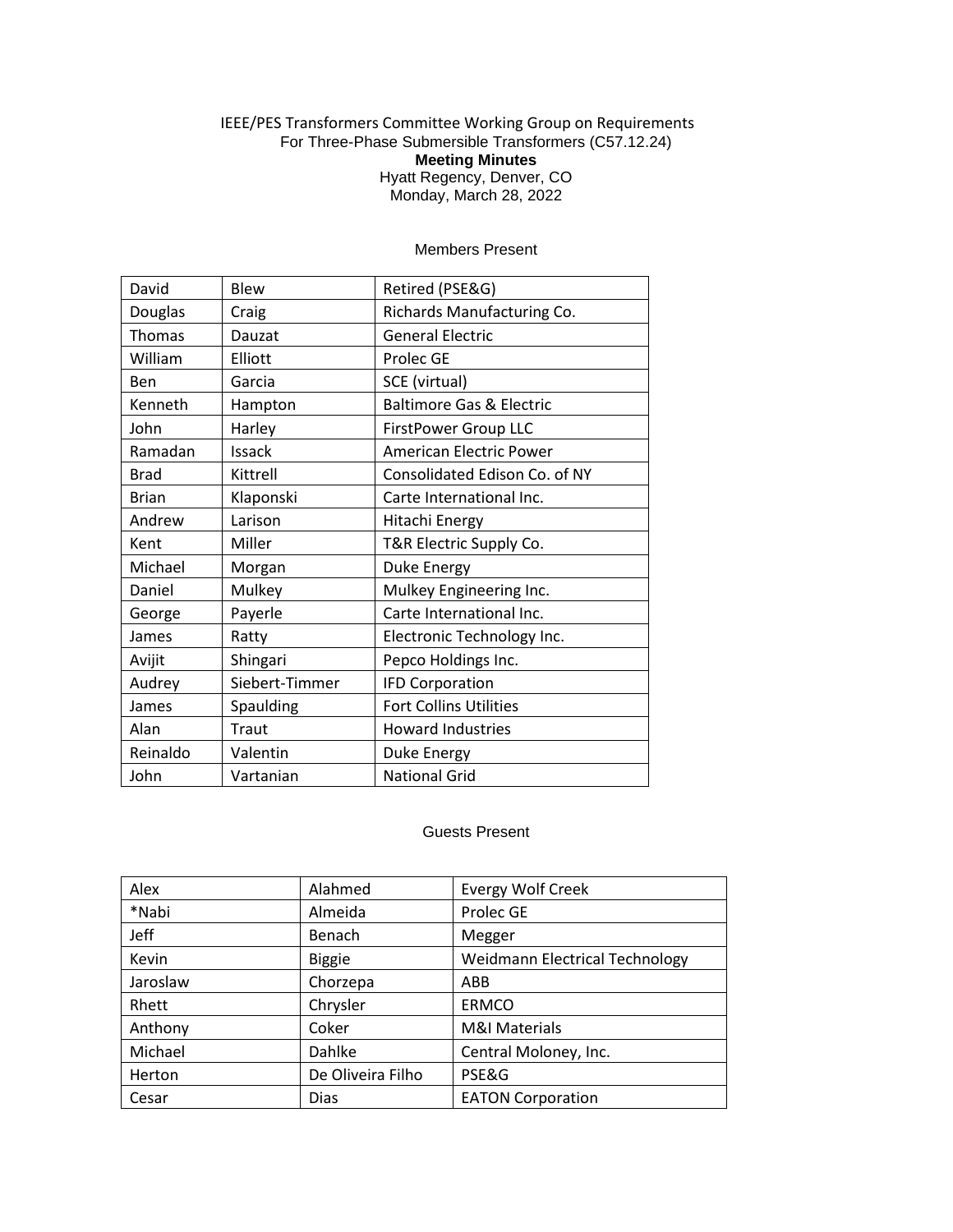| Jeffrey        | Door            | H-J Family of Companies         |
|----------------|-----------------|---------------------------------|
| Sanford        | Fong            | Georgia Power Co.               |
| Hector         | Garza           | Orto de Mexico                  |
| Ali            | Ghafourian      | H-J Enterprises, Inc.           |
| Orlando        | Giraldo         | HJ Family of Companies          |
| Michael        | Hardin          | H-J Enterprises, Inc.           |
| John           | Herron          | Raytech USA                     |
| Martin         | Munoz Molina    | Orto de Mexico                  |
| *Vinay         | Patel           | Consolidated Edison Co. of NY   |
| Daniel         | Posadas         | Prolec                          |
| Clemens        | <b>Reiss IV</b> | Custom Materials, Inc.          |
| Stefan         | Schindler       | Maschinenfabrik Reinhausen      |
| Jeffrey        | Schneider       | Power Partners/Spire Power Sol. |
| Dan            | Schwartz        | Quality Switch, Inc.            |
| Jeremy         | Sewell          | Quality Switch, Inc.            |
| Russell        | Sewell          | Quality Switch, Inc.            |
| Jaber          | Shalabi         | VanTran Industries, Inc.        |
| Liz            | Sullivan        | <b>Dominion Energy</b>          |
| Eric           | Theisen         | Metglas, Inc.                   |
| Timothy        | Tillery         | <b>Howard Industries</b>        |
| Robert         | Vantol          | Commonwealth Assoc              |
| Pragnesh       | Vyas            | Sunbelt Solomon                 |
| Shelby         | Walters         | <b>Howard Industries</b>        |
| <b>Bruce</b>   | Webb            | Knoxville Utilities Board       |
| Alan           | Wilks           | Consultant                      |
| Malia          | Zaman           | <b>IEEE</b>                     |
| Michael        | Zarnowski       | Carte International             |
| Kyle           | Zemanovic       | <b>EATON Corporation</b>        |
|                |                 |                                 |
| $* =$ requests |                 |                                 |
| membership     |                 |                                 |

The S22 meeting of C57.12.24 was called to order at 4:45 PM on Monday, March 28, 2022 in the Centennial F room of the Hyatt Regency in Denver, CO.

Tom Dauzat filled in for Chair Ben Garcia to run the meeting. Ben was present by way of a speaker phone. George Payerle acted as secretary. Introductions were made.

A member list was presented. C57.12.24 has 38 members. There 21 members present so quorum was achieved. There were 43 guests present. Patent and copyright slides were shown. Michael Zarnowski and Nabi Almeida are new member as of this meeting.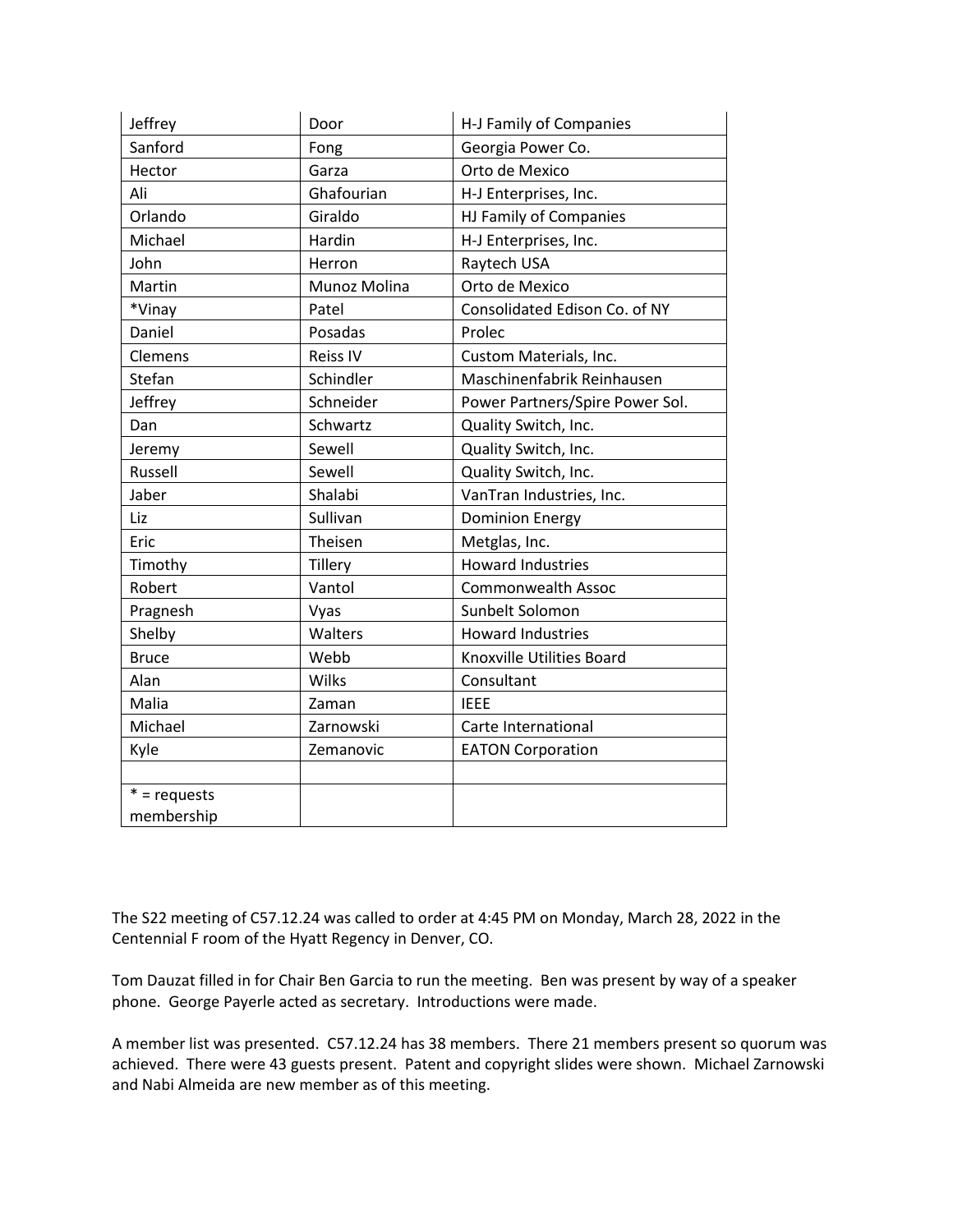The chair presented an agenda. Will Elliott moved to accept the agenda and Dan Mulkey seconded. The motion passed. Will Elliott moved to accept the minutes of the previous (virtual) meeting from the fall of 2021. Dan Mulkey seconded and the motion was passed.

The main work of the meeting was continuing to revise C57.12.24.

There was discussion about removing reference to dates when standards are cited. This will eliminate the need for standards to be frequently updated to keep the references to other standards current. The users of C57.12.24 will be expected to seek out only the latest revision of C57.12.00. Dan Mulkey made a motion to remove all references to dates where standards are cited. Will Elliott seconded and the motion passed

Dan Mulkey moved to approve changes to the layout of the primary switches and fusing in figure 1, Nabi Almeida seconded, no objection, motion passed.

Simplify table 4 by removing the lower of the alternative HV connector ratings for 95 and 125kVBIL winding insulation levels (i.e. removing the 8.3kV option where the table previously stated "8.3kV or 15.2kV"). Motion was made by Nabi Almeida, Avi Shingari seconded. No objection, motion passed.

7.2.2 row 5 was changed to add the wording 'per ANSI/NEMA CC-1' after "…in accordance Figure 4 through Figure 8." This was in response to the question about dimensional and thickness tolerances of the A, B, C callouts in each figure. Dan Mulkey moved to add 'and ANSI/NEMA CC-1' reference. Dan moved; Nabi Almeida seconded. Motion passed.

Table 5, is a new table added to the standard to summarize all of the previously embedded tables in Figures 4 through 8 and place this consolidated information in one place at the end of the section.

A new table was also created and embedded into Figure 8 to include the thread stud secondary terminal dimensional requirements. This was added to figure 8 to replace the tables for fig 4 to 7 with table 5 showing the size of the stud and spade configuration. Nabe Almeida made the motion, John Vartanian seconded. The motion passed.

Table 5, change was made to the 500 kVA, 240V cell. The original callout for a 4 hole spade but it was changed to 6 hole spade to be consistent with the recommendation stated for the 500kVA, 208Y/120V cell (6 hole spade). Dan Mulkey made the motion. Will seconded. The motion passed.

7.2.3 line 13. The spacing requirement for the neutral bushing ground pad was changed from a minimum of 12" to 6" spacing from the bushing center. This change was made to address Ralph Wegner's comment about there being a lot of components on the cover and how a 12" minimum could be problematic. Mike Zarnowski made the motion to do so, Will Elliott seconded. The motion passed.

7.3.1, line 7, change 'protective cap' to 'protective sealed cap' Brian Klaponski moved, Brad Kittrell seconded. The motion passed.

Stopped at 7.3.1 row 8 re dual voltage switches.